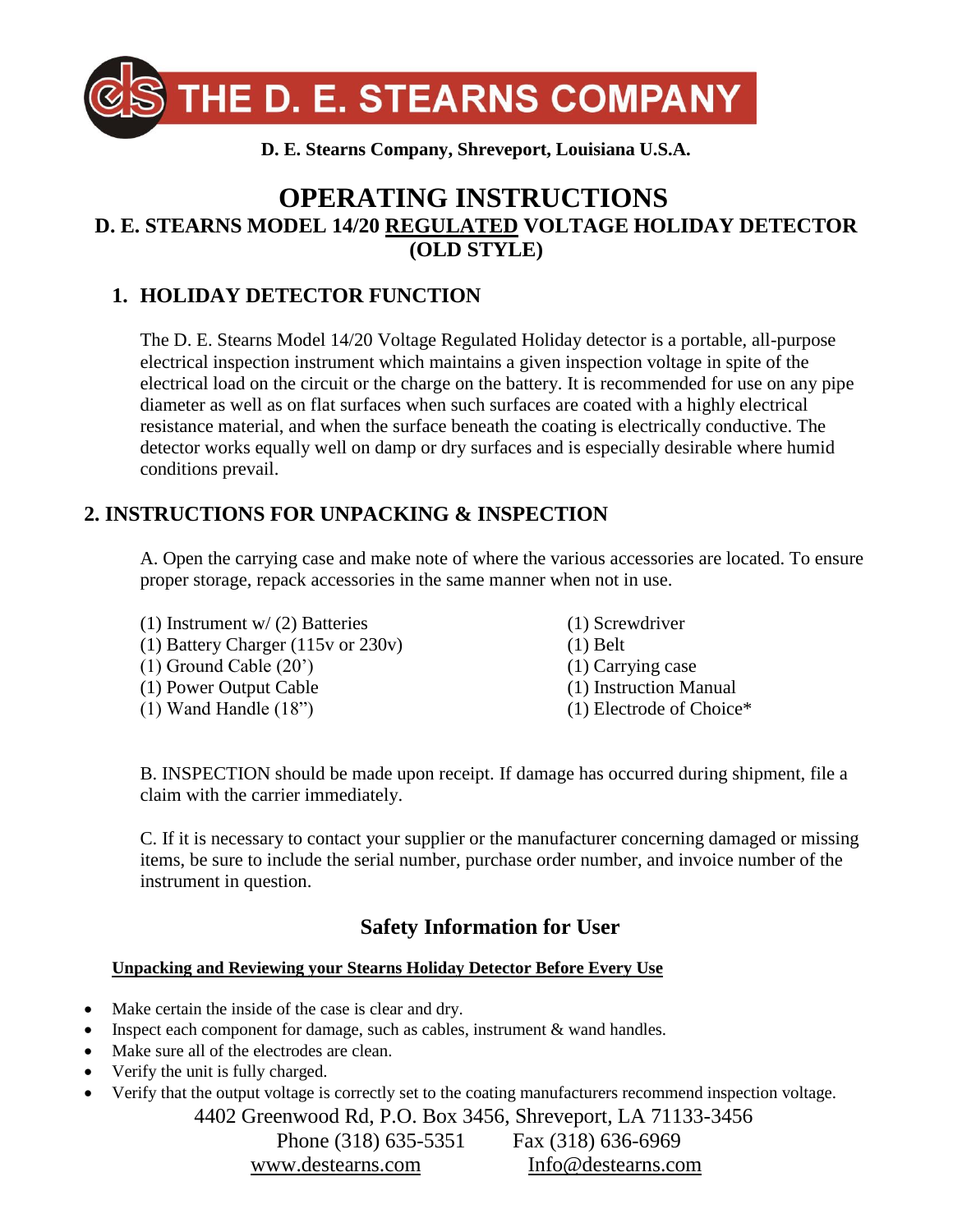

If manufacturers requirements are not stated, NACE International, SSPC or ASTM Standards can be followed.

### AND……… **ALWAYS READ THE INSTRUCTIONS THOROUGHLY PRIOR TO USING ANY TEST EQUIPMENT!**

*WARNING! This is a HIGH VOLTAGE device capable of producing an electrical shock if not properly grounded and/or operated in accordance with the instructions and procedures prescribed in this manual!*

### **DANGER! IF YOU HAVE A PACEMAKER DO NOT USE THIS DEVICE.**

If you have a pacemaker, life critical electronic medical devices or any medical condition effected by High Voltage, DO NOT use this type of equipment. Only trained and responsible personnel should operate high voltage equipment. Alert all personnel nearby prior to testing and display warning signs. It is important to realize you are now using a high voltage, low energy holiday detector. Stearns Holiday Detectors, Model 14/20 & Model 10/20, are designed to generate between 800 to 35,000 volts, pulsating DC. While these voltages are high, the energy emitted is well within US, OSHA guidelines.<https://www.osap.org/page/GuideOSHA>

Rubber or plastic gloves and non-conductive footwear can minimize potential shock. Keep in mind that the shock prevention effectiveness of the rubber or plastic glove and footwear is limited to the condition of their protective surface. Make sure your gloves and footwear are in good condition and have no holes or tears. Most Portable Holiday Detectors are limited to finding defects in nonconductive coating materials. Testing should ONLY be conducted clear of personnel not involved in the testing procedure. Personnel operating Holiday Detectors should always be aware of their environment and the safety limitations imposed by same. Operator should have an alert assistant, to ensure that all unauthorized personnel are kept clear of the testing area.

**DANGER!!!** Portable Holiday Detectors create an arc or spark. Use of a Portable Holiday Detector in or around combustible or flammable environments can result in an explosion. When operating in any potentially hazardous area, consult with the plant or site safety officer before proceeding with a holiday detection test in any potentially hazardous or suspect area.

### **CAUTION! DO NOT USE AROUND SENSITIVE ELECTRONICS OR RADIO**

**EQUIPMENT**. When "on" but not in use, Stearns Pulse Type Holiday Detectors, Model 14/20 & Model 10/20 will generate radio frequency emissions which are within the limit defined by the Electromagnetic Compatibility Directive. Due to its method of operation however, the 14/20 and 10/20 Pulse Type Holiday Detector will generate broadband RF emissions when the unit is generating high voltage or when a spark is produced at the electrode. It is therefore recommended that the user does not activate the high voltage within the vicinity of sensitive electronics or radio equipment.

### **DO NOT SHORTEN THE GROUND CABLE. NEVER TOUCH THE BARE GROUND WIRE WHEN THE DETECTOR IS TURNED ON.**

WARNING! USE CAUTION WHEN RAINING. If it is raining then there is a safety concern for the operator. Surface water on the sub straight is usually not conductive enough to transmit voltage, but almost any contaminant will cause water to become more conductive. If water covers the wand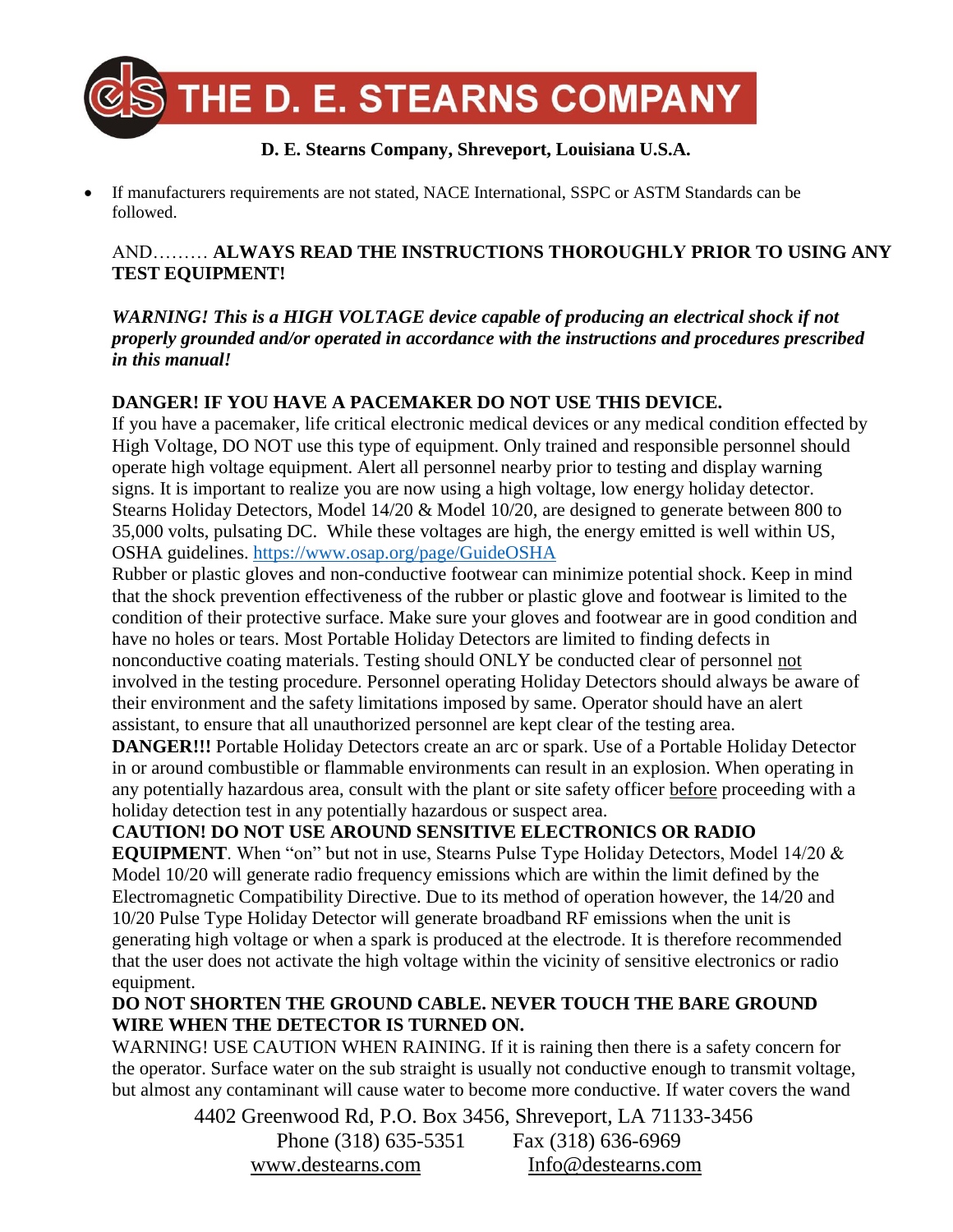

handle while connected to the 14/20 Power-Pak or the 10/20 Instrument, then the operator could become the return path for the high voltage. While the output voltage will cause harm to a healthy person, according to OSHA, your environment must be taken into consideration when operating this type of equipment. For example; if you are standing on top of a flag pole and receive a jolt of high voltage, it will most likely cause you to jump, and you will fall off the flag pole. *Stay Alert, Stay Aware and Stay Alive*.

If it isn't raining, but the coating surface is wet, Stearns Holiday Detectors are designed to minimize the effects of damp or wet coatings. In extreme cases, "ghost" holidays might be witnessed, should a continual path of water reach a holiday. If this continues, dry the sub straight and continue testing.

*It is important to note that all accidents are preventable. Take caution when using Stearns Holiday Detectors or any other high voltage test equipment.*

### **3. CHECK-OUT INSTRUCTIONS.**

A. Remove all accessories from the carrying case with the exception of the battery charger. (The instrument is shipped with two batteries, one of which us already in the unit).

B. Make sure that the detector is turned OFF.

C. Using the VOLTAGE SELECTION TABLE on the back panel, select the specific voltage required Unscrew the protective cap on the SELECTOR and use a screwdriver to turn the switch to the HI or LO position. Replace black plastic cap cover. Use same procedure to adjust voltage settings. CAUTION: ALWAYS CHANGE HI-LO SWITCH WITH DETECTOR TURNED OFF.

D. Connect high voltage cable and ground cable to detector (insert and twist clockwise).

E. Attach probe handle to voltage cable.

F. Attach electrode to the voltage probe assembly and apply to the structure to be inspected. The electrode should always make intimate contact with the surface under inspection.

G. The Model 14/20 Holiday Detector is now ready to operate.

### **4. OPERATING METHODS**

A good ground return system for both the pipe and the detector will always provide the best and most reliable inspection. The pipe to be inspected must be grounded from the bare pipe to earth at some point along the pipe. If individual joints of the pipe are to be inspected that are not electrically connected, each joint must be grounded. The speed of the electrode's travel along the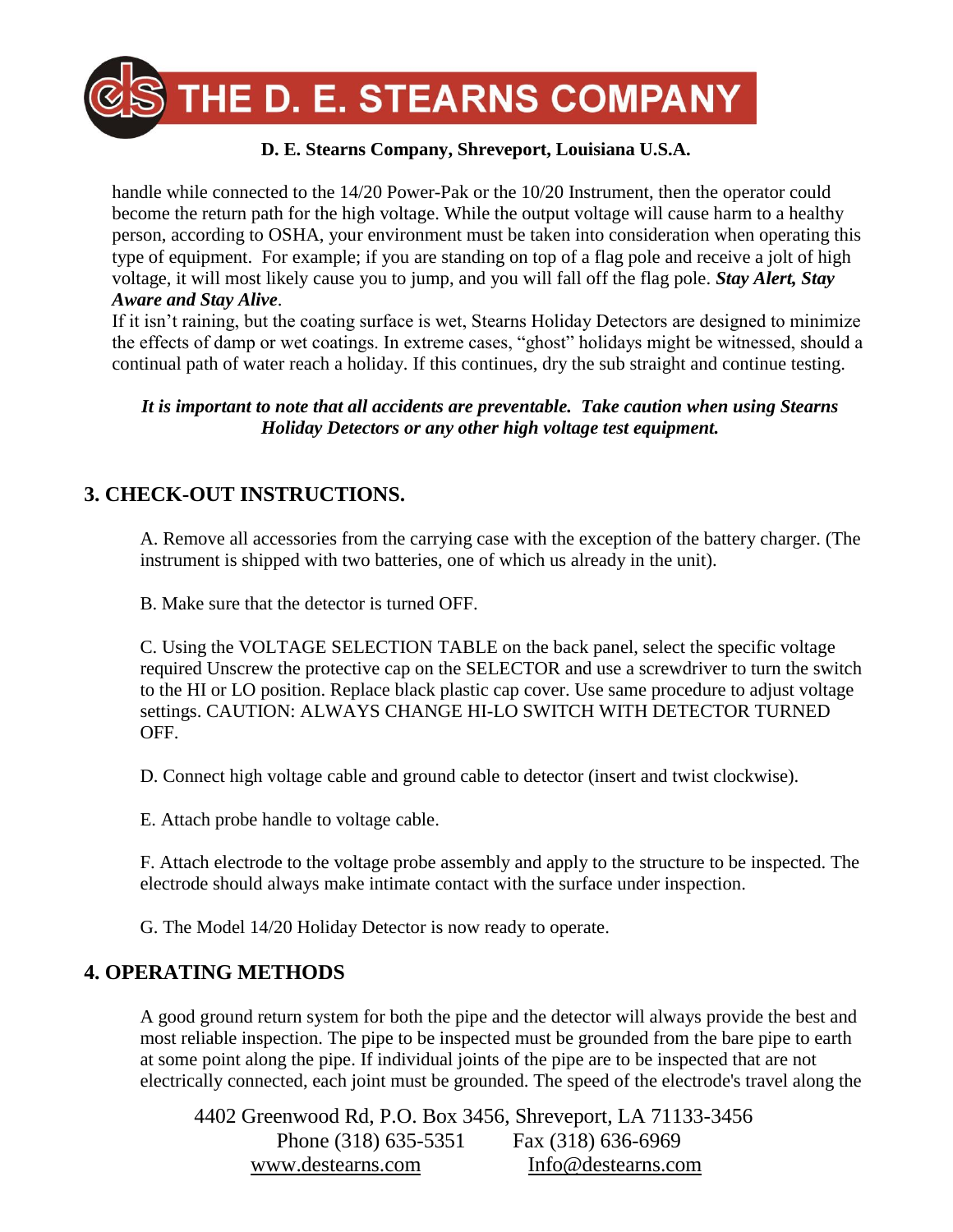

pipe should never be excessive, since faulty inspection may result. Occasional checks of the detector operation should be made, particularly if no holidays are being found. This can be accomplished by testing for the spark and signal at the edge of the coating where bare pipe exists, or by touching the probe end to the bare pipe and noting the length of the spark and the signal effectiveness. If the signal does not occur when the spark discharges from the electrode into a known holiday, the ground return (i.e. the path between the metallic pipe and earth and the earth to the ground trail of the detector) is of high resistance. In this case, a better ground is required and a direct connection between the metal pipe and the ground wire may be necessary. This type of grounding is extremely uncommon unless the soil is very dry of the detectors output is low. Correct voltage output for a given thickness of coating has long been a matter of controversy.

Recent formulas have been suggested which may be used as a guide for correct peak voltages on various coating thickness. The calculation is as follows:

 $V = K \sqrt{T}$  WHERE

 $V =$  Peak voltage in volts.

 $\sqrt{T}$  = Squareroot of the Thickness of bonded coating in mils (not including outer wrappers).

 $K =$  Constant of 1,250 for coatings over 30 mils and 525 for fusion bonded epoxy coatings.

These formulas when applied to a coating of 3/32" thickness and with a constant of 1,250 would indicate an applied voltage of 12,500 volts peak or a coating of 16 mil thickness and with a constant of 525 would indicate an applied voltage of 2,100 volts peak. A common practice used in setting inspection voltages in the field I s to adjust the output voltage by visual observation. It is the general consensus that spark discharge at least twice the thickness of the coating will give adequate inspection voltage and compensate for any irregularity in coating thickness and grounding conditions. If this practice is desired for determining inspection voltage, it should be done while the electrode is in the normal operating position and under actual grounding conditions. The formulas and suggestions for setting voltage are supplied as a guide, and are not recommended by the manufacturer of this detector. Unless output voltage is specified, the voltage is factory set at 14,000 volts at time of shipment. Consult the coating manufacturer for recommended voltage applications.

# **5. INSTRUMENT SERVICING INSTRUCTIONS.**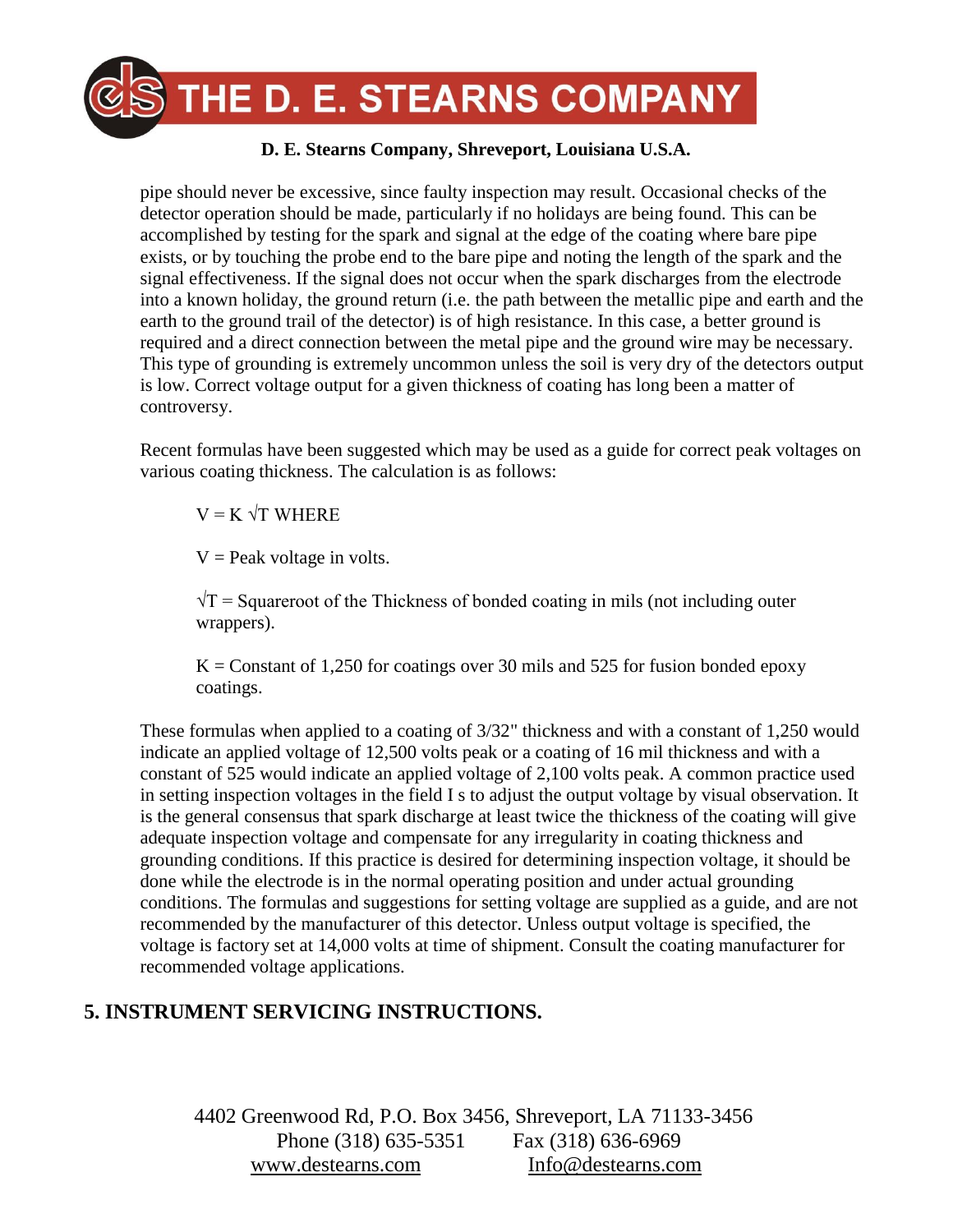

A. Cleaning: Keep the instrument clean and dry. Clean the instrument case with a soft cloth dampened with kerosene, then wipe dry. Do not use solvents such as lacquer thinner, methyl ethyl keytone, etc. KEEP ALL ELECTRICAL CONTACTS CLEAN.

- B. Voltage Output Checks
	- 1. In case of LOW output voltage:
		- a. Check position of voltage selector switches.
		- b. Check battery (is it fully charged?).
		- c. Check for "parted conductor in voltage probe and/or ground trail.
	- 2. In case of NO output voltage:
		- a. Check battery.
		- b. Check for "parted" conductor in voltage probe and/or ground trail.
		- c. Check battery contacts. MAKE SURE THEY ARE CLEAN.

# **6. BATTERY CHARGING INSTRUCTIONS**

- A. Use ONLY the battery charger provided.
- B. Charge battery nightly after use.
- C. To charge battery in the instrument.
	- a. Connect plug of the battery charger to jack on battery through access door.
	- b. Plug AC power cord into proper outlet.

c. Charger indicator light is on during charging. It will begin to flash on and off when battery is fully charged.

D. To charge battery OUTSIDE the instrument:

a. Remove battery through battery access door.

b. Connect battery charger plug to battery jack and follow steps b and c above (C).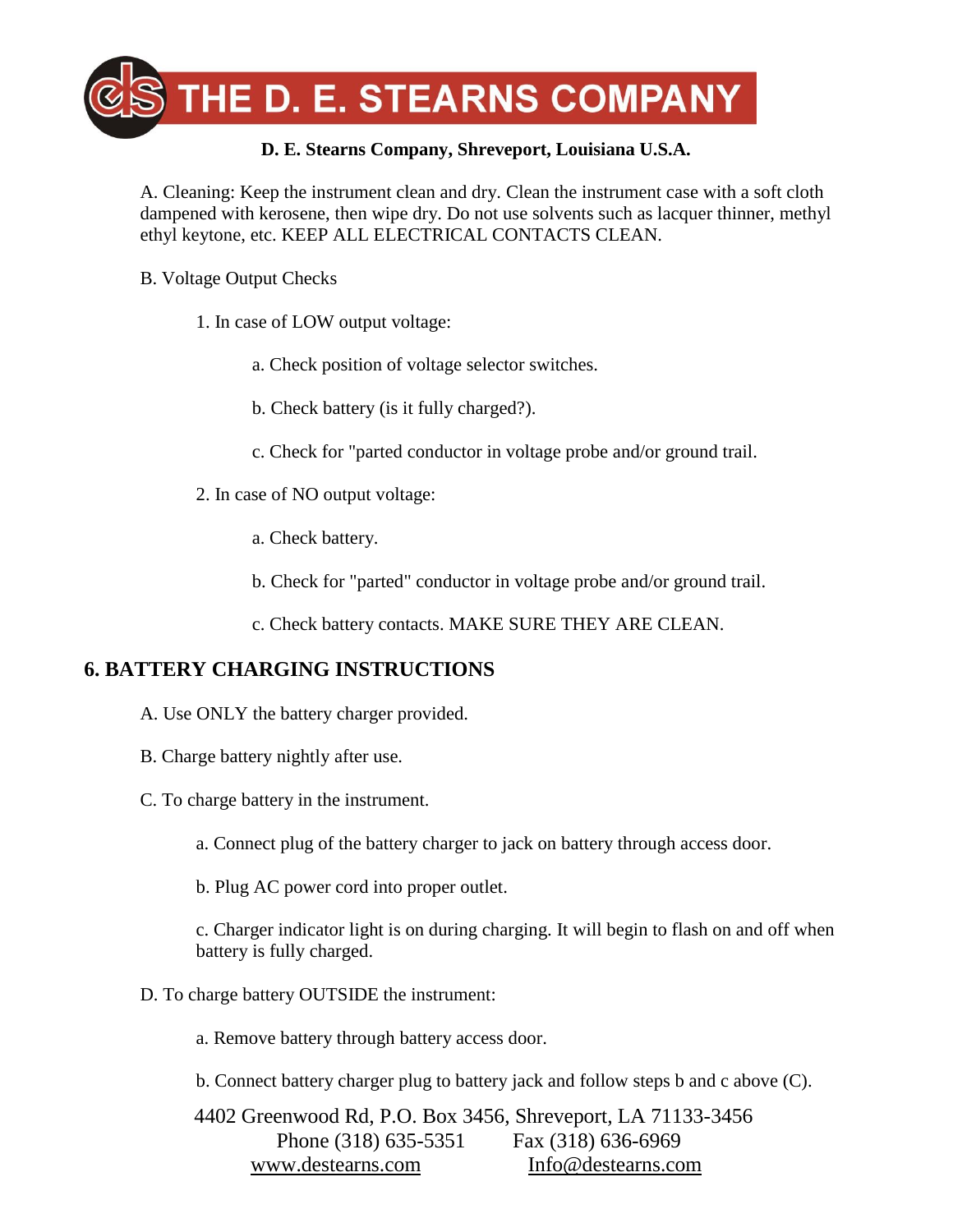

E. Charge battery at temperatures above 45 degrees F for best results.

F. Always disconnect charger from battery and AC outlet when not in use.

### **7. BATTERY MAINTENANCE INFORMATION**

A. When instrument fails to operate normally the battery may be fully discharged. Recharging battery nightly will extend battery life.

B. Store at room temperature 68 degrees F (20 degrees C) or below when not in use.

NOTE: DO NOT STORE BATTERY IN A DISCHARGED STATE. RECHARGE AT LEAST EVERY 30 DAYS WHEN NOT IN USE.

### **8. FACTORY REPAIRS**

Holiday Detectors returned to the factory for repairs should be sent TRANSPORTATION PREPAID. The Detector can be repaired and returned the same day it is received at the factory.

WHEN ORDERING PARTS FOR YOUR DETECTOR OR REQUESTING FURTHER INFORMATION ALWAYS GIVE THE DETECTOR'S SERIAL NUMBER.

**Mailing Address Shipping Address**  The D. E. Stearns Company The D. E. Stearns Co. P. O. Box 3456 4402 Greenwood Rd. Shreveport, La 71133 Shreveport, LA 71109 Phone 318-635-5351 **Fax 318-636-696** 

**Website: www.destearns.com E-mail: info@destearns.com** 

103-119

#### **SPECIFICATIONS**

| <b>Holiday Detector Type</b>                                | Pulse –type DC                 |
|-------------------------------------------------------------|--------------------------------|
|                                                             |                                |
| <b>Battery Type</b>                                         | Lithium (LiFePO4)              |
|                                                             |                                |
| <b>Battery Output</b>                                       | 6 volts DC                     |
|                                                             |                                |
|                                                             |                                |
| <b>Battery Charger Voltage Input</b>                        | $110v - 240v$ A/C Auto Sensing |
|                                                             |                                |
| <b>Battery Charger Output</b>                               | 7.4V, 2A DC                    |
|                                                             |                                |
| Max. Voltage Output                                         | 35,000 volts (35kV)            |
|                                                             |                                |
| Min. Voltage Output                                         | 800 volts (0.8kV)              |
|                                                             |                                |
| Max. Current Output                                         | $1.3 \text{ mA} (0.0013A)$     |
|                                                             |                                |
|                                                             |                                |
| 4402 Greenwood Rd, P.O. Box 3456, Shreveport, LA 71133-3456 |                                |

Phone (318) 635-5351 Fax (318) 636-6969 [www.destearns.com](http://www.destearns.com/) [Info@destearns.com](mailto:Info@destearns.com)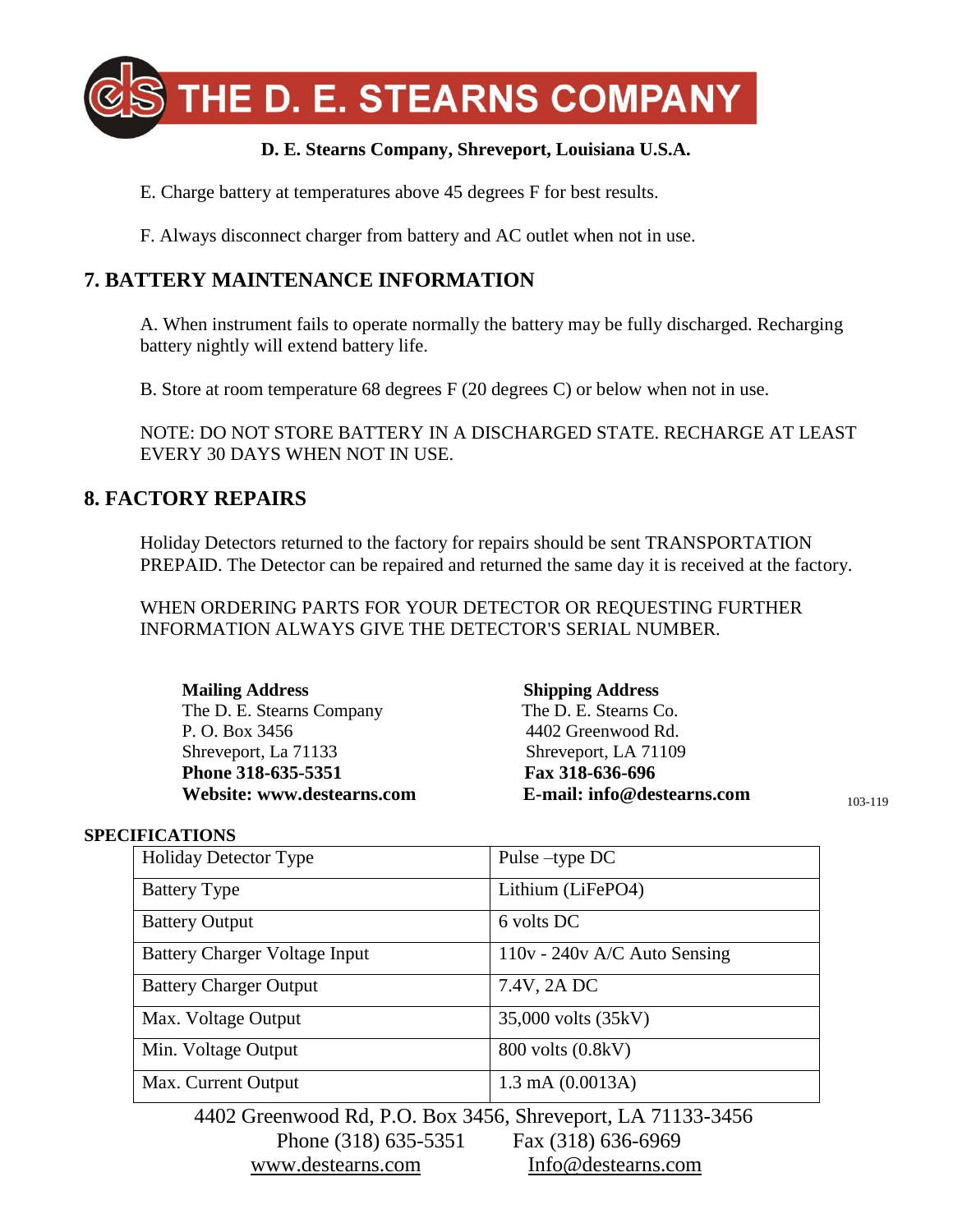

| <b>Integrated Peak Voltmeter</b> |                           |
|----------------------------------|---------------------------|
| Accuracy                         | $+/-$ 5% of voltage shown |
| <b>Calibration Cycle</b>         | Annual                    |